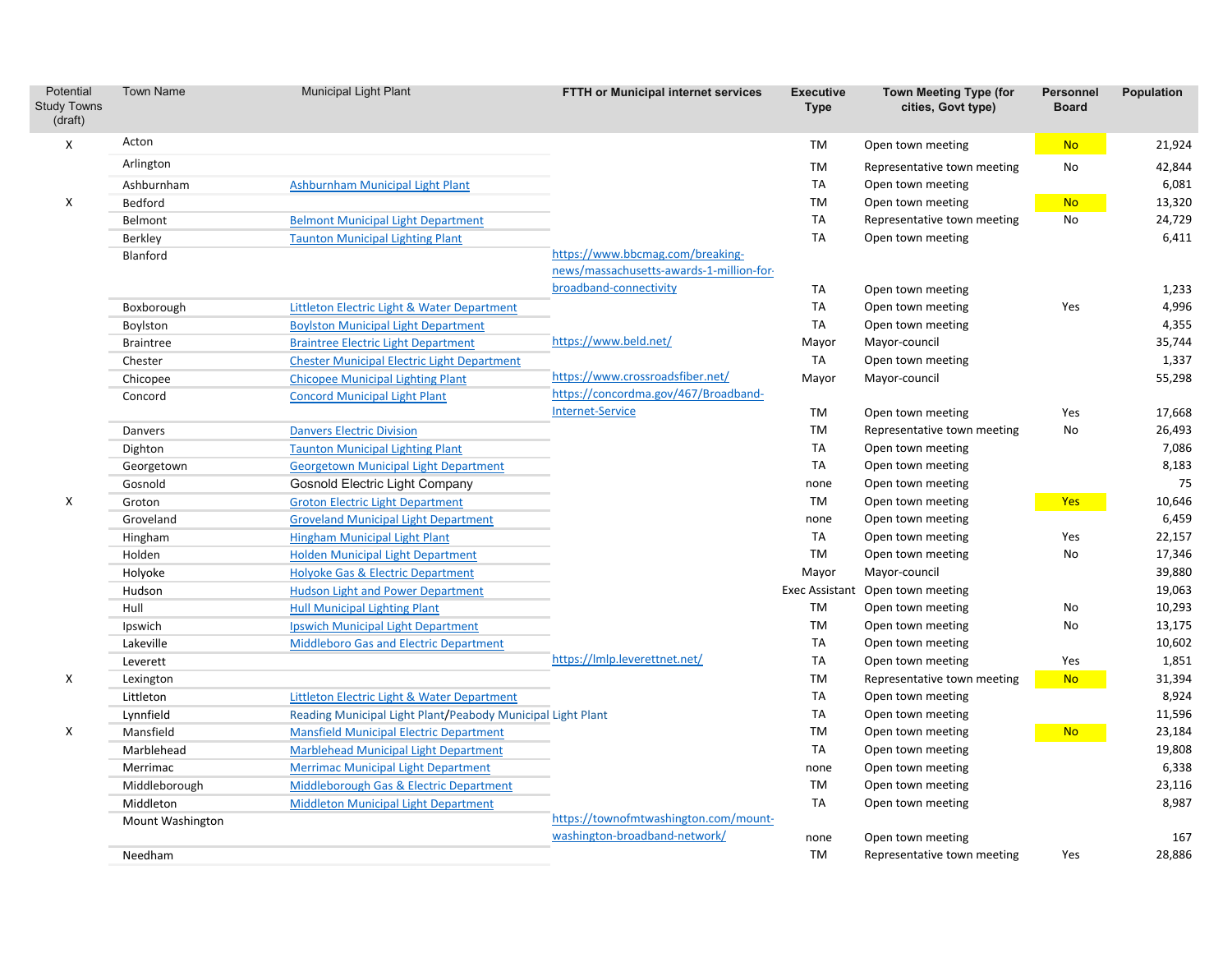| X | North Attleborough | North Attleborough Electric Department                             |                                | TM                   | Manager-council             | <b>No</b>  | 28,712 |
|---|--------------------|--------------------------------------------------------------------|--------------------------------|----------------------|-----------------------------|------------|--------|
|   | North Reading      | <b>Reading Municipal Light Plant</b>                               |                                | <b>TA</b>            | Open town meeting           |            | 14,892 |
| X | Norwood            | Norwood Municipal Light Department                                 |                                | <b>General Mgr</b>   | Representative town meeting | Yes        | 28,602 |
|   | Paxton             | <b>Paxton Municipal Light Department</b>                           |                                | TA                   | Open town meeting           |            | 4,806  |
|   | Peabody            | <b>Peabody Municipal Light Plant</b>                               |                                | Mayor                | Mayor-council               |            | 51,251 |
|   | Princeton          | <b>Princeton Municipal Light Department</b>                        |                                | TA                   | Open town meeting           |            | 3,413  |
|   | Raynham            | <b>Taunton Municipal Lighting Plant</b>                            |                                | TA                   | Open town meeting           |            | 13,383 |
|   | Reading            | <b>Reading Municipal Light Department</b>                          |                                | TM                   | Representative town meeting | No         | 24,747 |
|   | Rowley             | <b>Rowley Municipal Lighting Plant</b>                             |                                | TA                   | Open town meeting           |            | 5,856  |
|   |                    | Russell (northern part of town) Russell Municipal Lighting Company |                                |                      |                             |            |        |
|   |                    |                                                                    |                                | none                 | Open town meeting           |            | 1,775  |
|   | Salem              |                                                                    |                                | Mayor                | Mayor-council               |            | 41,340 |
| Χ | Shrewsbury         | Shrewsbury's Electric Light Plant                                  |                                | TM                   | Representative town meeting | Yes        | 35,608 |
|   | South Hadley       | South Hadley Electric Light Department                             |                                | TA                   | Representative town meeting |            | 17,514 |
|   | Sterling           | <b>Sterling Municipal Light Department</b>                         |                                | TA                   | Open town meeting           |            | 7,808  |
|   | Stow               | <b>Hudson Light and Power Department</b>                           |                                | TA                   | Open town meeting           |            | 6,590  |
|   | Taunton            | <b>Taunton Municipal Lighting Plant</b>                            |                                | Mayor                | Mayor-council               |            | 55,874 |
|   | Templeton          | <b>Templeton Municipal Lighting Plant</b>                          |                                | TA                   | Open town meeting           |            | 8,013  |
| X | Wakefield          | <b>Wakefield Municipal Light Department</b>                        |                                | <b>TM</b>            | Open town meeting           | <b>No</b>  | 24,932 |
|   | Welleslev          | <b>Wellesley Municipal Light Plant</b>                             |                                | <b>Exec Director</b> | Representative town meeting |            | 27,982 |
|   | West Boylston      | <b>West Boylston Municipal Lighting Plant</b>                      |                                | <b>TA</b>            | Open town meeting           | Yes        | 7,669  |
|   | Westfield          | <b>Westfield Gas and Electric Light Department</b>                 | https://www.whipcityfiber.com/ | Mayor                | Mayor-council               |            | 41,094 |
|   | Weston             |                                                                    |                                | TM                   | Open town meeting           |            | 11,261 |
|   | Wilmington         | <b>Reading Municipal Light Plant</b>                               |                                | TM                   | Open town meeting           | No         | 22,325 |
| X | Winchester         |                                                                    |                                | <b>TM</b>            | Representative town meeting | <b>Yes</b> | 21,374 |

**10**

(4 have Personnel Boards, 6 do not)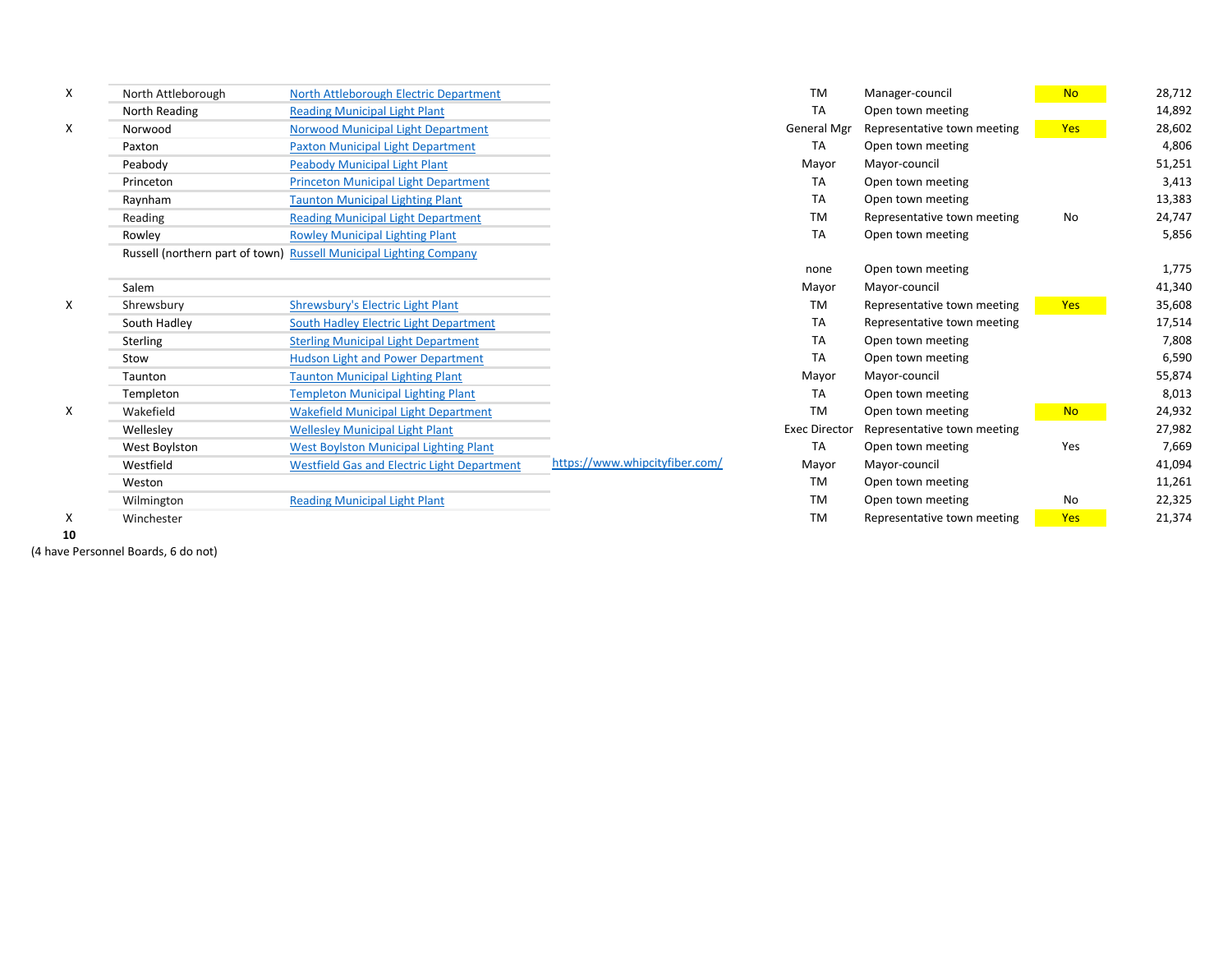| <b>Resources</b>                |                                                 |
|---------------------------------|-------------------------------------------------|
| MA municipal electric           | https://www.mass.gov/info-                      |
| companies                       | details/massachusetts-municipally-owned-        |
|                                 | electric-companies                              |
| <b>MA Municipal Management</b>  |                                                 |
| Association                     | https://www.mma.org/members/managers/           |
| Municipal FTTH in the US/MA     | https://muninetworks.org/content/municipal-     |
|                                 | ftth-networks#MA                                |
| Community networks              | https://muninetworks.org/                       |
| Baker's Last mile for Municipal | https://www.mass.gov/service-details/last-mile- |
| Internet $(2016)$               | infrastructure-grant                            |

Note: Westfield provides Internet services to several towns in western MA

The vast majority of towns statewide now have an appointed, professional, administrator-type position (260 towns, 88%). The ranges of work hours, salaries, oversight authority, and appointing powers among these officeholders vary quite widely, however. In 35 towns (12%), the select boards have appointed no administrator position, although there is usually a person performing at least a clerical function for the selectmen. Statewide, the job titles for the professional administrator in towns break out as follows:

- Town administrator: 172 (58%)
- Town manager:  $63 (21%)$
- Executive secretary:  $8(3\%)$
- Town coordinator:  $6(2\%)$
- Other titles:  $7(2%)$

There are 39 cities, 312 towns in 14 counties.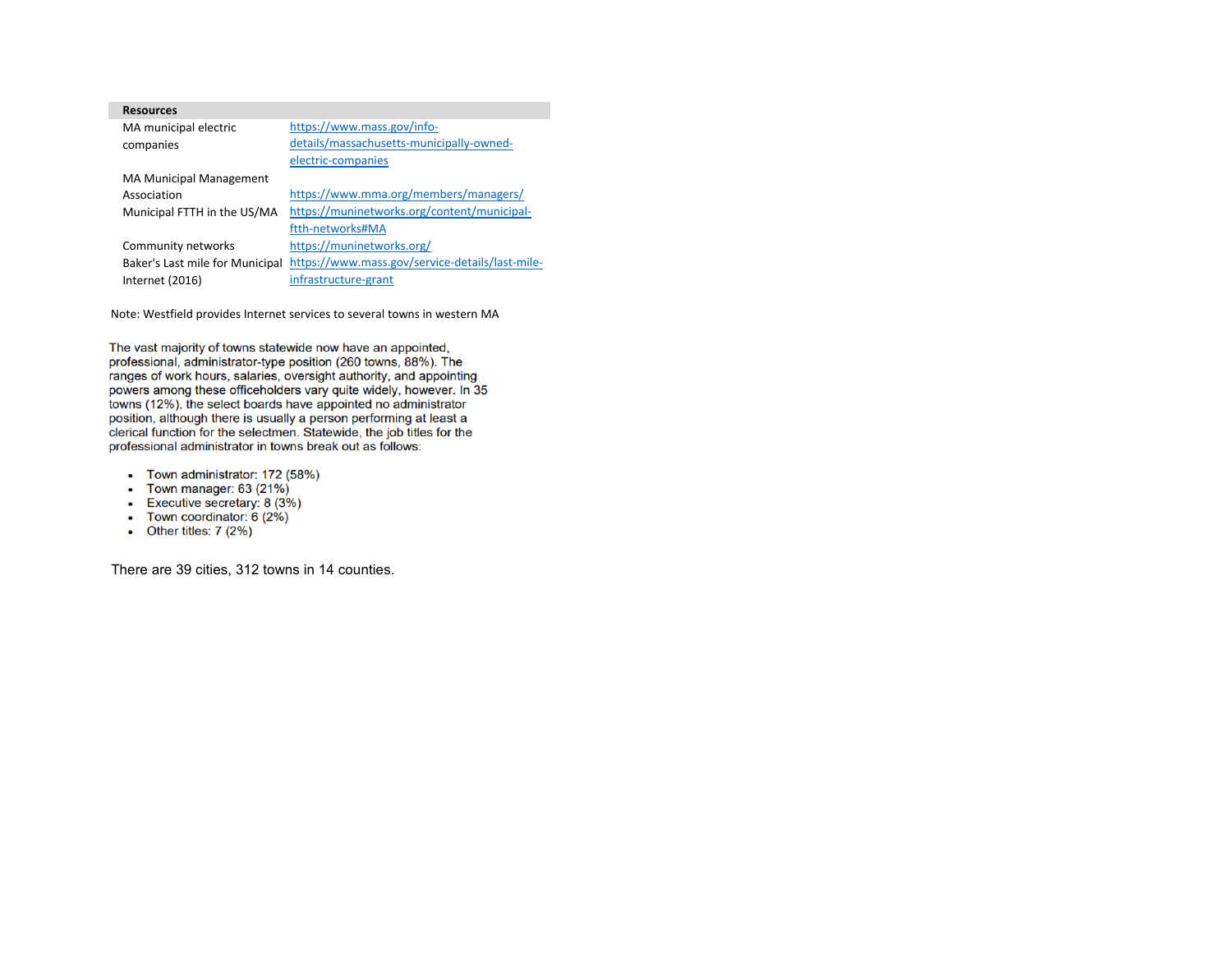| <b>Town</b>        | <b>Type</b>             | County           | <b>Form of Government</b>   | Population | <b>Established</b> |
|--------------------|-------------------------|------------------|-----------------------------|------------|--------------------|
| Abbington          | Town                    | Plymouth         | Open town meeting           | 15,985     | 1712               |
| <b>Acton</b>       | Town                    | Middlesex        | Open town meeting           | 21,924     | 1735               |
| <b>Name</b>        | Type                    | County           | Form of Government          | Population |                    |
| <b>Acushnet</b>    | Town                    | <b>Bristol</b>   | Open town meeting           | 10,303     | 1860               |
| <b>Adams</b>       | Town                    | <b>Berkshire</b> | Representative town meeting | 8,485      | 1778               |
| <b>Agawam</b>      | City[4]                 | Hampden          | Mayor-council               | 28,438     | 1855               |
| <b>Alford</b>      | Town                    | <b>Berkshire</b> | Open town meeting           | 494        | 1773               |
| Amesbury           | City                    | Essex            | Mayor-council               | 16,283     | 1668               |
| Amherst            | City <sup>[4] [5]</sup> | Hampshire        | Council-manager             | 37,819     | 1775               |
| Andover            | Town                    | Essex            | Open town meeting           | 33,201     | 1646               |
| Aquinnah           | Town                    | <b>Dukes</b>     | Open town meeting           | 311        | 1870               |
| <b>Arlington</b>   | Town                    | Middlesex        | Representative town meeting | 42,844     | 1807               |
| Ashburnham         | Town                    | Worcester        | Open town meeting           | 6,081      | 1765               |
| Ashby              | Town                    | Middlesex        | Open town meeting           | 3,074      | 1767               |
| <b>Ashfield</b>    | Town                    | Franklin         | Open town meeting           | 1,737      | 1765               |
| <b>Ashland</b>     | Town                    | Middlesex        | Open town meeting           | 16,593     | 1846               |
| <b>Athol</b>       | Town                    | Worcester        | Open town meeting           | 11,584     | 1762               |
| <b>Attleboro</b>   | City                    | <b>Bristol</b>   | Mayor-council               | 43,593     | 1694               |
| <b>Auburn</b>      | Town                    | Worcester        | Representative town meeting | 16,188     | 1778               |
| Avon               | Town                    | Norfolk          | Open town meeting           | 4,356      | 1888               |
| Ayer               | Town                    | Middlesex        | Open town meeting           | 7,427      | 1871               |
| <b>Barnstable</b>  | City[4]                 | Barnstable       | Council-manager             | 45,193     | 1639               |
| <b>Barre</b>       | Town                    | Worcester        | Open town meeting           | 5,398      | 1774               |
| <b>Becket</b>      | Town                    | <b>Berkshire</b> | Open town meeting           | 1,779      | 1765               |
| <b>Bedford</b>     | Town                    | Middlesex        | Open town meeting           | 13,320     | 1729               |
| <b>Belchertown</b> | Town                    | Hampshire        | Open town meeting           | 14,649     | 1761               |
| <b>Bellingham</b>  | Town                    | Norfolk          | Open town meeting           | 16,332     | 1719               |
| <b>Belmont</b>     | Town                    | Middlesex        | Representative town meeting | 24,729     | 1859               |
| <b>Berkley</b>     | Town                    | <b>Bristol</b>   | Open town meeting           | 6,411      | 1735               |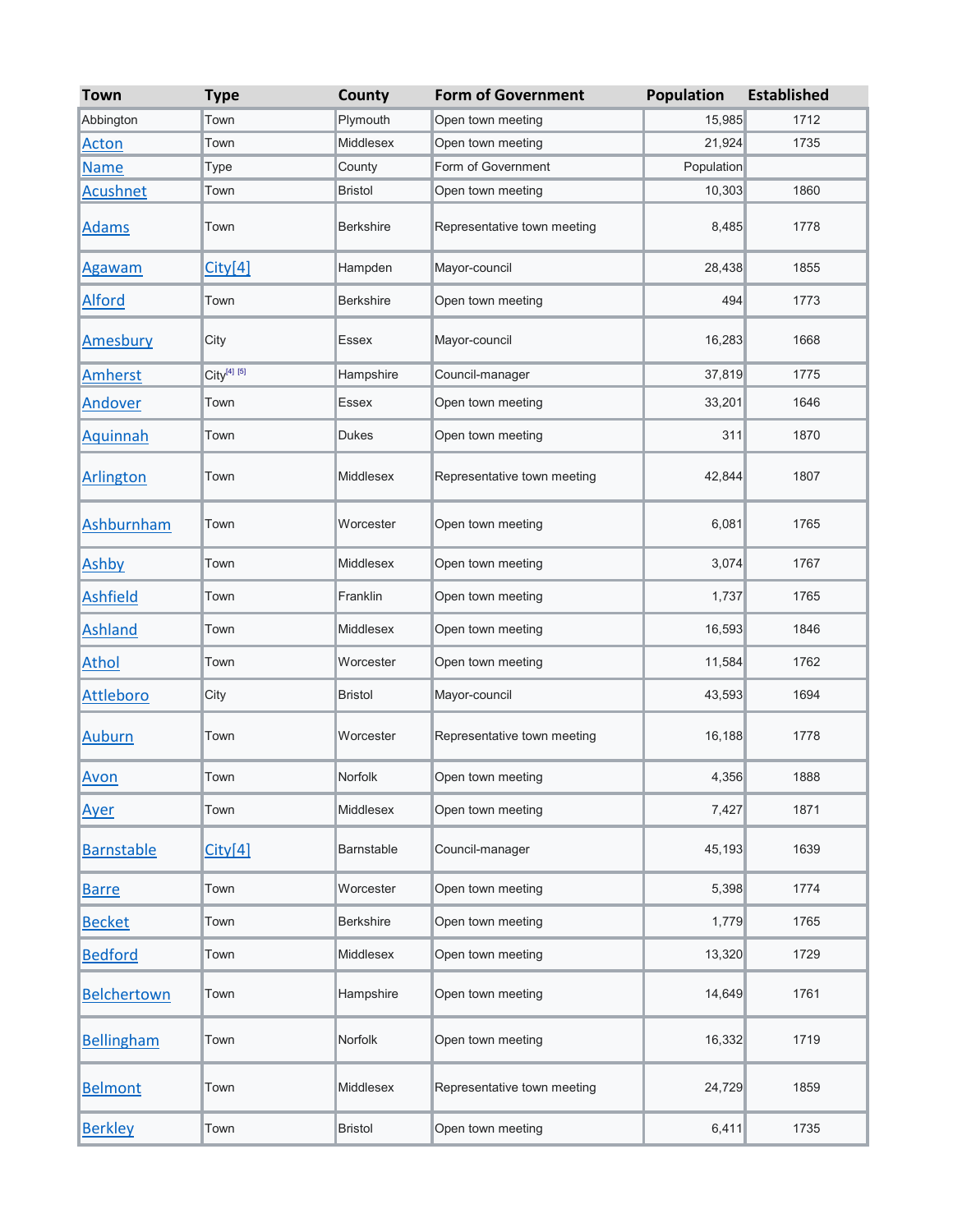| <b>Berlin</b>      | Town    | Worcester        | Open town meeting           | 2,866   | 1812    |
|--------------------|---------|------------------|-----------------------------|---------|---------|
| <b>Bernardston</b> | Town    | Franklin         | Open town meeting           | 2,129   | 1762    |
| <b>Beverly</b>     | City    | Essex            | Mayor-council               | 39,502  | 1668    |
| <b>Billerica</b>   | Town    | <b>Middlesex</b> | Representative town meeting | 40,243  | 1655    |
| <b>Blackstone</b>  | Town    | Worcester        | Open town meeting           | 9,026   | 1845    |
| <b>Blandford</b>   | Town    | Hampden          | Open town meeting           | 1,233   | 1741    |
| <b>Bolton</b>      | Town    | Worcester        | Open town meeting           | 4,897   | 1738    |
| <b>Boston</b>      | City    | Suffolk          | Mayor-council               | 617,660 | 1630    |
| <b>Bourne</b>      | Town    | Barnstable       | Open town meeting           | 19,754  | 1884    |
| <b>Boxborough</b>  | Town    | <b>Middlesex</b> | Open town meeting           | 4,996   | 1835    |
| <b>Boxford</b>     | Town    | Essex            | Open town meeting           | 7,965   | 1685    |
| <b>Boylston</b>    | Town    | Worcester        | Open town meeting           | 4,355   | 1785    |
| <b>Braintree</b>   | City[4] | Norfolk          | Mayor-council               | 35,744  | 1640    |
| <b>Brewster</b>    | Town    | Barnstable       | Open town meeting           | 9,820   | 1803    |
| <b>Bridgewater</b> | City[4] | Plymouth         | Council-manager             | 26,563  | 1656    |
| <b>Brimfield</b>   | Town    | Hampden          | Open town meeting           | 3,609   | 1731    |
| <b>Brockton</b>    | City    | Plymouth         | Mayor-council               | 93,810  | 1821    |
| <b>Brookfield</b>  | Town    | Worcester        | Open town meeting           | 3,390   | 1718    |
| <b>Brookline</b>   | Town    | Norfolk          | Representative town meeting | 58,732  | 1705    |
| <b>Buckland</b>    | Town    | Franklin         | Open town meeting           | 1,902   | 1779    |
| <b>Burlington</b>  | Town    | Middlesex        | Representative town meeting | 24,498  | 1799    |
| Cambridge          | City    | Middlesex        | Mayor-manager-council       | 105,162 | 1636    |
| Canton             | Town    | Norfolk          | Open town meeting           | 21,561  | 1797    |
| <b>Carlisle</b>    | Town    | Middlesex        | Open town meeting           | 4,852   | 1780    |
| <b>Carver</b>      | Town    | Plymouth         | Open town meeting           | 11,509  | 1790    |
| Charlemont         | Town    | Franklin         | Open town meeting           | 1,266   | 1765    |
| Charlton           | Town    | Worcester        | Open town meeting           | 12,981  | 1755[6] |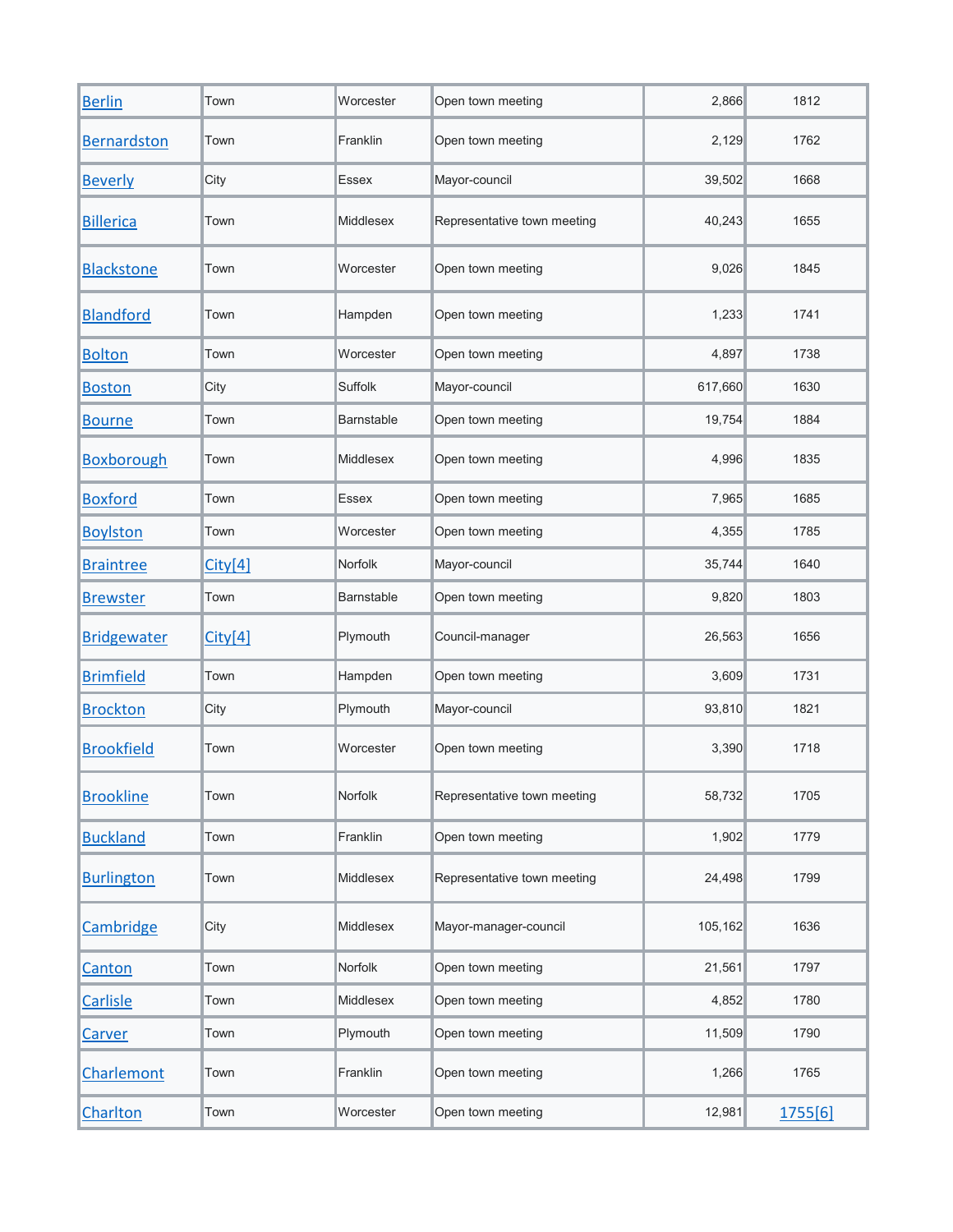| Chatham          | Town | Barnstable       | Open town meeting           | 6,125  | 1712 |
|------------------|------|------------------|-----------------------------|--------|------|
| Chelmsford       | Town | <b>Middlesex</b> | Representative town meeting | 33,802 | 1655 |
| Chelsea          | City | Suffolk          | Council-manager             | 35,177 | 1739 |
| Cheshire         | Town | <b>Berkshire</b> | Open town meeting           | 3,235  | 1793 |
| Chester          | Town | Hampden          | Open town meeting           | 1,337  | 1765 |
| Chesterfield     | Town | Hampshire        | Open town meeting           | 1,222  | 1762 |
| Chicopee         | City | Hampden          | Mayor-council               | 55,298 | 1848 |
| Chilmark         | Town | <b>Dukes</b>     | Open town meeting           | 866    | 1714 |
| Clarksburg       | Town | <b>Berkshire</b> | Open town meeting           | 1,702  | 1798 |
| Clinton          | Town | Worcester        | Open town meeting           | 13,606 | 1850 |
| Cohasset         | Town | Norfolk          | Open town meeting           | 7,542  | 1775 |
| Colrain          | Town | Franklin         | Open town meeting           | 1,671  | 1761 |
| Concord          | Town | Middlesex        | Open town meeting           | 17,668 | 1635 |
| Conway           | Town | Franklin         | Open town meeting           | 1,897  | 1775 |
| Cummington       | Town | Hampshire        | Open town meeting           | 872    | 1779 |
| <b>Dalton</b>    | Town | <b>Berkshire</b> | Open town meeting           | 6,756  | 1784 |
| <b>Danvers</b>   | Town | Essex            | Representative town meeting | 26,493 | 1775 |
| <b>Dartmouth</b> | Town | <b>Bristol</b>   | Representative town meeting | 34,032 | 1664 |
| Dedham           | Town | Norfolk          | Representative town meeting | 24,729 | 1636 |
| <b>Deerfield</b> | Town | Franklin         | Open town meeting           | 5,125  | 1677 |
| <b>Dennis</b>    | Town | Barnstable       | Open town meeting           | 14,207 | 1793 |
| <b>Dighton</b>   | Town | <b>Bristol</b>   | Open town meeting           | 7,086  | 1712 |
| <b>Douglas</b>   | Town | Worcester        | Open town meeting           | 8,471  | 1775 |
| <b>Dover</b>     | Town | Norfolk          | Open town meeting           | 5,589  | 1836 |
| <b>Dracut</b>    | Town | Middlesex        | Open town meeting           | 29,457 | 1701 |
| <b>Dudley</b>    | Town | Worcester        | Open town meeting           | 11,390 | 1732 |
| <b>Dunstable</b> | Town | Middlesex        | Open town meeting           | 3,179  | 1673 |
| <b>Duxbury</b>   | Town | Plymouth         | Open town meeting           | 15,059 | 1637 |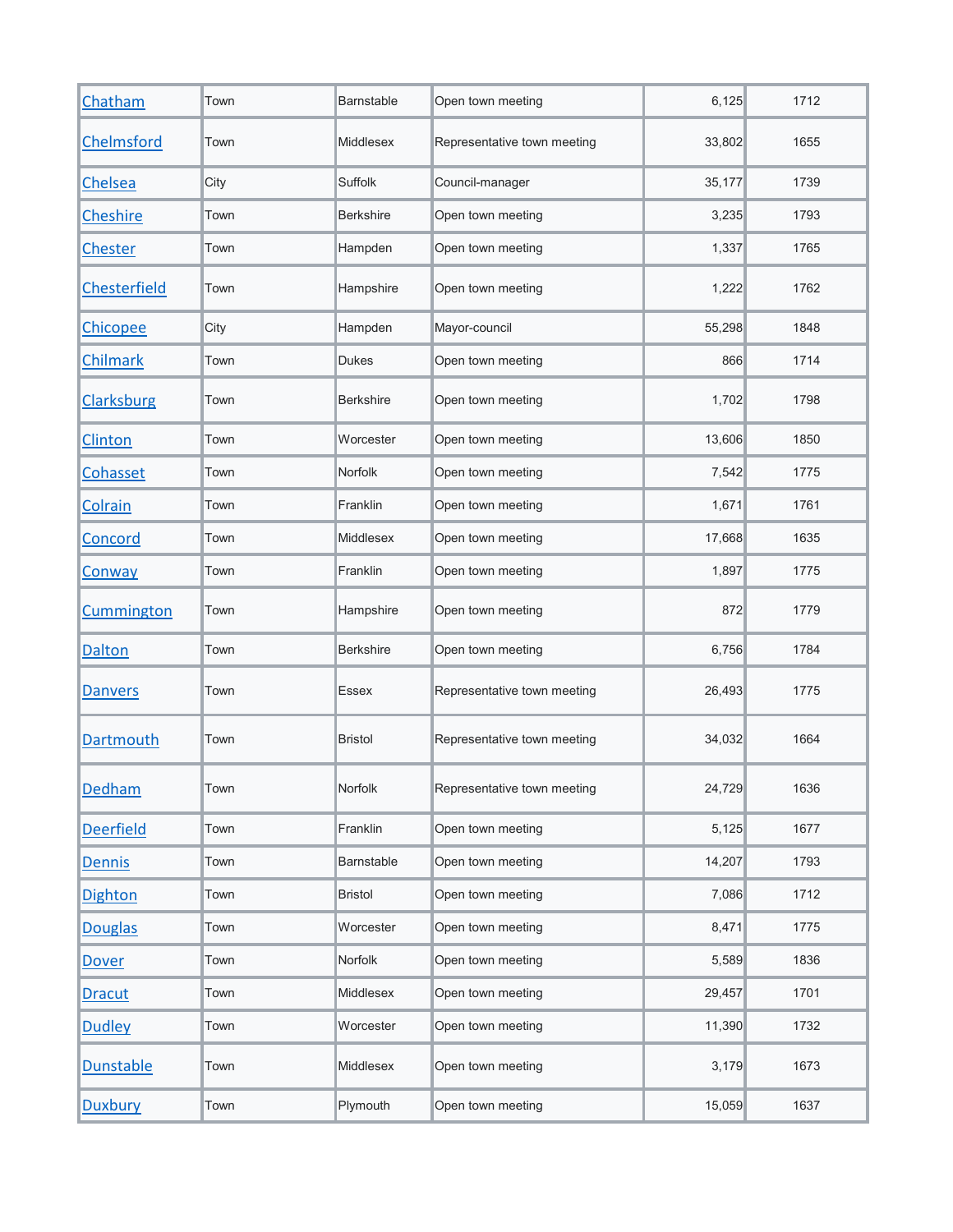| <b>East</b><br><b>Bridgewater</b> | Town    | Plymouth          | Open town meeting           | 13,794 | 1823 |
|-----------------------------------|---------|-------------------|-----------------------------|--------|------|
| <b>East Brookfield</b>            | Town    | Worcester         | Open town meeting           | 2,183  | 1920 |
| <b>East</b><br>Longmeadow         | City    | Hampden           | Manager-Council             | 15,720 | 1894 |
| Eastham                           | Town    | <b>Barnstable</b> | Open town meeting           | 4,956  | 1646 |
| Easthampton                       | City    | Hampshire         | Mayor-council               | 16,053 | 1809 |
| Easton                            | Town    | <b>Bristol</b>    | Open town meeting           | 23,112 | 1725 |
| Edgartown                         | Town    | Dukes             | Open town meeting           | 4,067  | 1671 |
| Egremont                          | Town    | <b>Berkshire</b>  | Open town meeting           | 1,225  | 1775 |
| <b>Erving</b>                     | Town    | Franklin          | Open town meeting           | 1,800  | 1838 |
| <b>Essex</b>                      | Town    | Essex             | Open town meeting           | 3,504  | 1819 |
| Everett                           | City    | Middlesex         | Mayor-council               | 41,667 | 1870 |
| Fairhaven                         | Town    | <b>Bristol</b>    | Representative town meeting | 15,873 | 1812 |
| <b>Fall River</b>                 | City    | <b>Bristol</b>    | Mayor-council               | 88,857 | 1803 |
| Falmouth                          | Town    | <b>Barnstable</b> | Representative town meeting | 31,531 | 1686 |
| <b>Fitchburg</b>                  | City    | Worcester         | Mayor-council               | 40,318 | 1764 |
| <b>Florida</b>                    | Town    | <b>Berkshire</b>  | Open town meeting           | 752    | 1805 |
| Foxborough                        | Town    | Norfolk           | Open town meeting           | 16,865 | 1778 |
| <b>Framingham</b>                 | City    | Middlesex         | Mayor-council               | 68,318 | 1700 |
| <b>Franklin</b>                   | City[4] | Norfolk           | Council-administrator       | 31,635 | 1778 |
| Freetown                          | Town    | <b>Bristol</b>    | Open town meeting           | 8,870  | 1683 |
| Gardner                           | City    | Worcester         | Mayor-council               | 20,228 | 1785 |
| Georgetown                        | Town    | Essex             | Open town meeting           | 8,183  | 1838 |
| Gill                              | Town    | Franklin          | Open town meeting           | 1,500  | 1793 |
| Gloucester                        | City    | Essex             | Mayor-council               | 28,789 | 1623 |
| Goshen                            | Town    | Hampshire         | Open town meeting           | 1,054  | 1781 |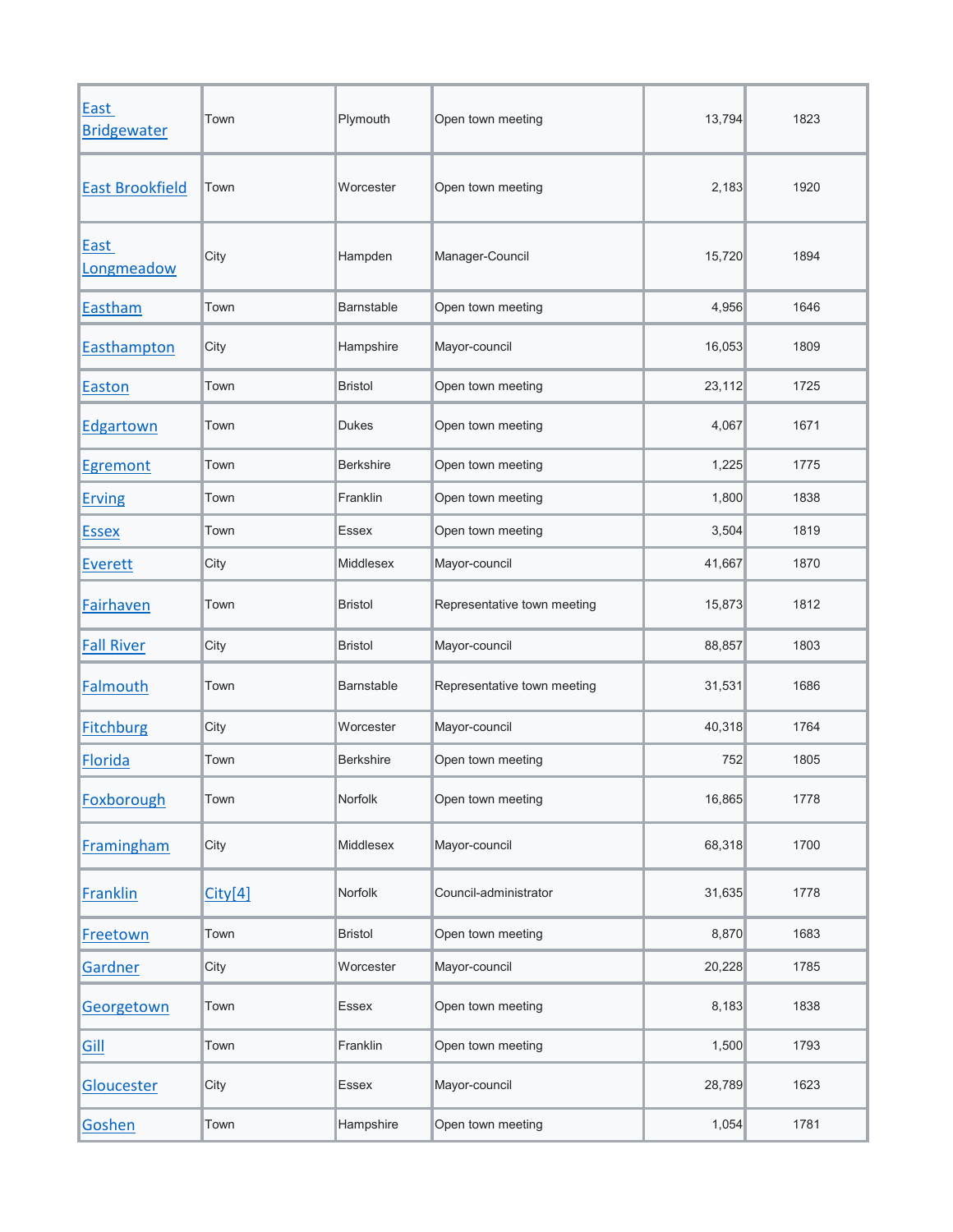| Gosnold                    | Town    | <b>Dukes</b>     | Open town meeting           | 75     | 1864 |
|----------------------------|---------|------------------|-----------------------------|--------|------|
| Grafton                    | Town    | Worcester        | Open town meeting           | 17,765 | 1735 |
| Granby                     | Town    | Hampshire        | Open town meeting           | 6,240  | 1768 |
| Granville                  | Town    | Hampden          | Open town meeting           | 1,566  | 1775 |
| Great<br><b>Barrington</b> | Town    | <b>Berkshire</b> | Open town meeting           | 7,104  | 1761 |
| Greenfield                 | City[4] | Franklin         | Mayor-council               | 17,456 | 1775 |
| Groton                     | Town    | Middlesex        | Open town meeting           | 10,646 | 1655 |
| Groveland                  | Town    | <b>Essex</b>     | Open town meeting           | 6,459  | 1850 |
| <b>Hadley</b>              | Town    | Hampshire        | Open town meeting           | 5,250  | 1661 |
| <b>Halifax</b>             | Town    | Plymouth         | Open town meeting           | 7,518  | 1734 |
| <b>Hamilton</b>            | Town    | <b>Essex</b>     | Open town meeting           | 7,764  | 1793 |
| <b>Hampden</b>             | Town    | Hampden          | Open town meeting           | 5,139  | 1878 |
| <b>Hancock</b>             | Town    | <b>Berkshire</b> | Open town meeting           | 717    | 1776 |
| <b>Hanover</b>             | Town    | Plymouth         | Open town meeting           | 13,879 | 1727 |
| Hanson                     | Town    | Plymouth         | Open town meeting           | 10,209 | 1820 |
| <b>Hardwick</b>            | Town    | Worcester        | Open town meeting           | 2,990  | 1739 |
| <b>Harvard</b>             | Town    | Worcester        | Open town meeting           | 6,520  | 1732 |
| <b>Harwich</b>             | Town    | Barnstable       | Open town meeting           | 12,243 | 1694 |
| <b>Hatfield</b>            | Town    | Hampshire        | Open town meeting           | 3,279  | 1670 |
| <b>Haverhill</b>           | City    | Essex            | Mayor-council               | 60,879 | 1641 |
| <b>Hawley</b>              | Town    | Franklin         | Open town meeting           | 337    | 1792 |
| <b>Heath</b>               | Town    | Franklin         | Open town meeting           | 706    | 1785 |
| <b>Hingham</b>             | Town    | Plymouth         | Open town meeting           | 22,157 | 1635 |
| <b>Hinsdale</b>            | Town    | <b>Berkshire</b> | Open town meeting           | 2,032  | 1804 |
| <b>Holbrook</b>            | Town    | Norfolk          | Representative town meeting | 10,791 | 1872 |
| <b>Holden</b>              | Town    | Worcester        | Open town meeting           | 17,346 | 1741 |
| <b>Holland</b>             | Town    | Hampden          | Open town meeting           | 2,481  | 1835 |
| <b>Holliston</b>           | Town    | Middlesex        | Open town meeting           | 13,547 | 1724 |
| Holyoke                    | City    | Hampden          | Mayor-council               | 39,880 | 1850 |
| <b>Hopedale</b>            | Town    | Worcester        | Open town meeting           | 5,911  | 1886 |
| <b>Hopkinton</b>           | Town    | Middlesex        | Open town meeting           | 14,925 | 1715 |
| <b>Hubbardston</b>         | Town    | Worcester        | Open town meeting           | 4,382  | 1775 |
| <b>Hudson</b>              | Town    | Middlesex        | Open town meeting           | 19,063 | 1866 |
| Hull                       | Town    | Plymouth         | Open town meeting           | 10,293 | 1644 |
| <b>Huntington</b>          | Town    | Hampshire        | Open town meeting           | 2,180  | 1775 |
| <b>Ipswich</b>             | Town    | Essex            | Open town meeting           | 13,175 | 1634 |
| <b>Kingston</b>            | Town    | Plymouth         | Open town meeting           | 12,629 | 1726 |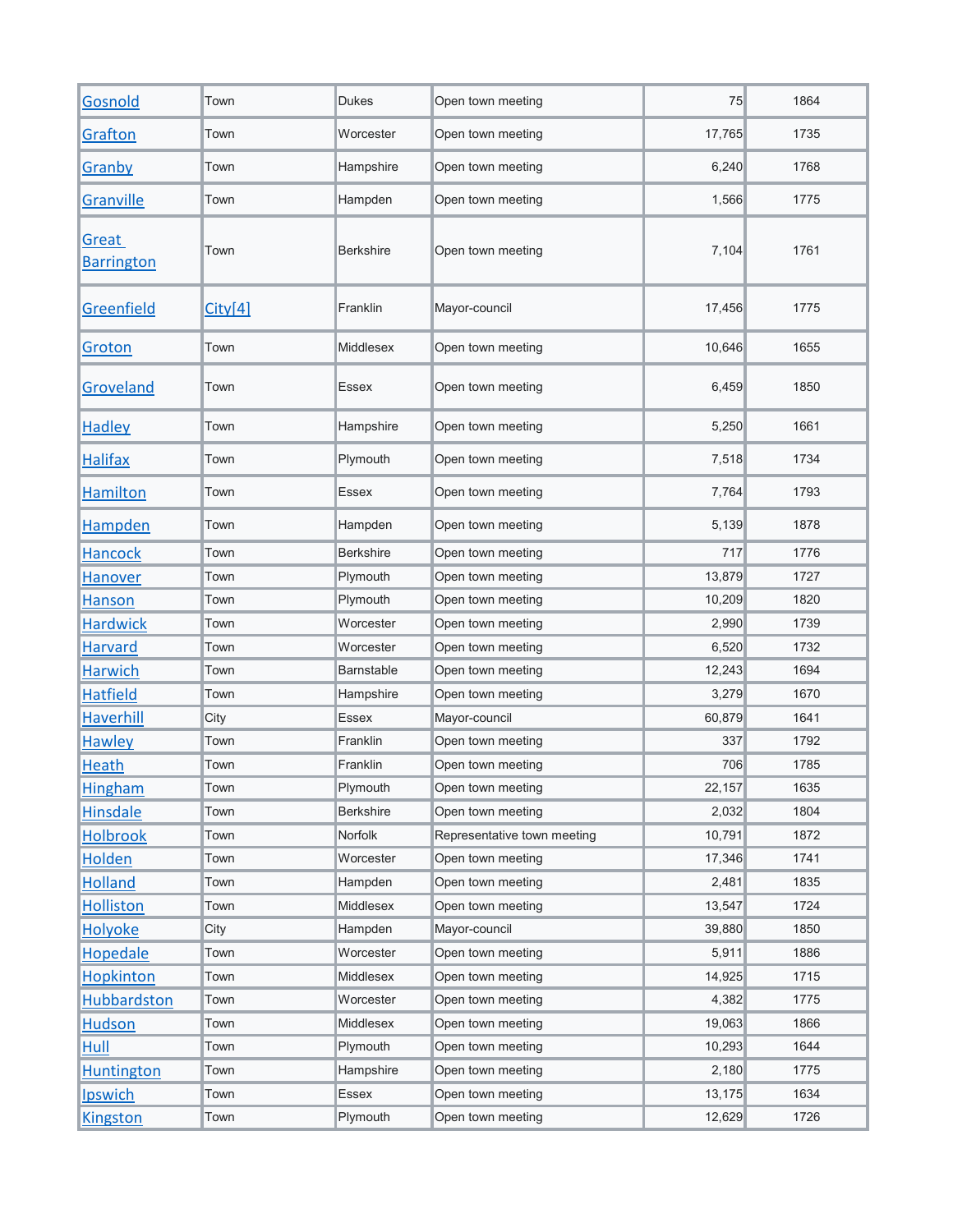| Lakeville          | Town    | Plymouth          | Open town meeting           | 10,602  | 1853 |
|--------------------|---------|-------------------|-----------------------------|---------|------|
| Lancaster          | Town    | Worcester         | Open town meeting           | 8,055   | 1653 |
| Lanesborough       | Town    | <b>Berkshire</b>  | Open town meeting           | 3,091   | 1765 |
| Lawrence           | City    | Essex             | Mayor-council               | 76,377  | 1847 |
| Lee                | Town    | <b>Berkshire</b>  | Representative town meeting | 5,943   | 1777 |
| Leicester          | Town    | Worcester         | Open town meeting           | 10,970  | 1714 |
| Lenox              | Town    | <b>Berkshire</b>  | Open town meeting           | 5,025   | 1775 |
| Leominster         | City    | Worcester         | Mayor-council               | 40,759  | 1740 |
| Leverett           | Town    | Franklin          | Open town meeting           | 1,851   | 1774 |
| Lexington          | Town    | Middlesex         | Representative town meeting | 31,394  | 1713 |
| Leyden             | Town    | Franklin          | Open town meeting           | 711     | 1809 |
| Lincoln            | Town    | Middlesex         | Open town meeting           | 6,362   | 1754 |
| Littleton          | Town    | <b>Middlesex</b>  | Open town meeting           | 8,924   | 1715 |
| Longmeadow         | Town    | Hampden           | Open town meeting           | 15,784  | 1783 |
| Lowell             | City    | Middlesex         | Mayor-manager-council       | 106,519 | 1826 |
| Ludlow             | Town    | Hampden           | Representative town meeting | 21,103  | 1775 |
| Lunenburg          | Town    | Worcester         | Open town meeting           | 10,086  | 1728 |
| Lynn               | City    | Essex             | Mayor-council               | 90,329  | 1629 |
| Lynnfield          | Town    | Essex             | Open town meeting           | 11,596  | 1814 |
| Malden             | City    | Middlesex         | Mayor-council               | 59,450  | 1649 |
| Manchester-by-     | Town    | <b>Essex</b>      | 5,136                       | 1645    |      |
| the-Sea            |         |                   | Open town meeting           |         |      |
| <b>Mansfield</b>   | Town    | <b>Bristol</b>    | Open town meeting           | 23,184  | 1775 |
| <b>Marblehead</b>  | Town    | Essex             | Open town meeting           | 19,808  | 1629 |
| <b>Marion</b>      | Town    | Plymouth          | Open town meeting           | 4,907   | 1852 |
| Marlborough        | City    | Middlesex         | Mayor-council               | 38,499  | 1660 |
| <b>Marshfield</b>  | Town    | Plymouth          | Open town meeting           | 25,132  | 1640 |
| <b>Mashpee</b>     | Town    | <b>Barnstable</b> | Open town meeting           | 14.006  | 1870 |
| Mattapoisett       | Town    | Plymouth          | Open town meeting           | 6,045   | 1857 |
| Maynard            | Town    | Middlesex         | Open town meeting           | 10,106  | 1871 |
| <b>Medfield</b>    | Town    | Norfolk           | Open town meeting           | 12,024  | 1651 |
| <b>Medford</b>     | City    | Middlesex         | Mayor-council               | 56,173  | 1630 |
| Medway             | Town    | Norfolk           | Open town meeting           | 12,752  | 1713 |
| <b>Melrose</b>     | City    | Middlesex         | Mayor-council               | 26,983  | 1850 |
| <b>Mendon</b>      | Town    | Worcester         | Open town meeting           | 5,839   | 1667 |
| <b>Merrimac</b>    | Town    | Essex             | Open town meeting           | 6,338   | 1876 |
| <b>Methuen</b>     | City[4] | Essex             | Mayor-council               | 47,255  | 1725 |
| Middleborough      | Town    | Plymouth          | Open town meeting           | 23,116  | 1669 |
| <b>Middlefield</b> | Town    | Hampshire         | Open town meeting           | 521     | 1783 |
| <b>Middleton</b>   | Town    | <b>Essex</b>      | Open town meeting           | 8,987   | 1728 |
| <b>Milford</b>     | Town    | Worcester         | Representative town meeting | 27,999  | 1780 |
| <b>Millbury</b>    | Town    | Worcester         | Open town meeting           | 13,261  | 1813 |
| <b>Millis</b>      | Town    | Norfolk           | Open town meeting           | 7,891   | 1885 |
| <b>Millville</b>   | Town    | Worcester         | Open town meeting           | 3,190   | 1916 |
| <b>Milton</b>      | Town    | Norfolk           | Representative town meeting | 27,003  | 1662 |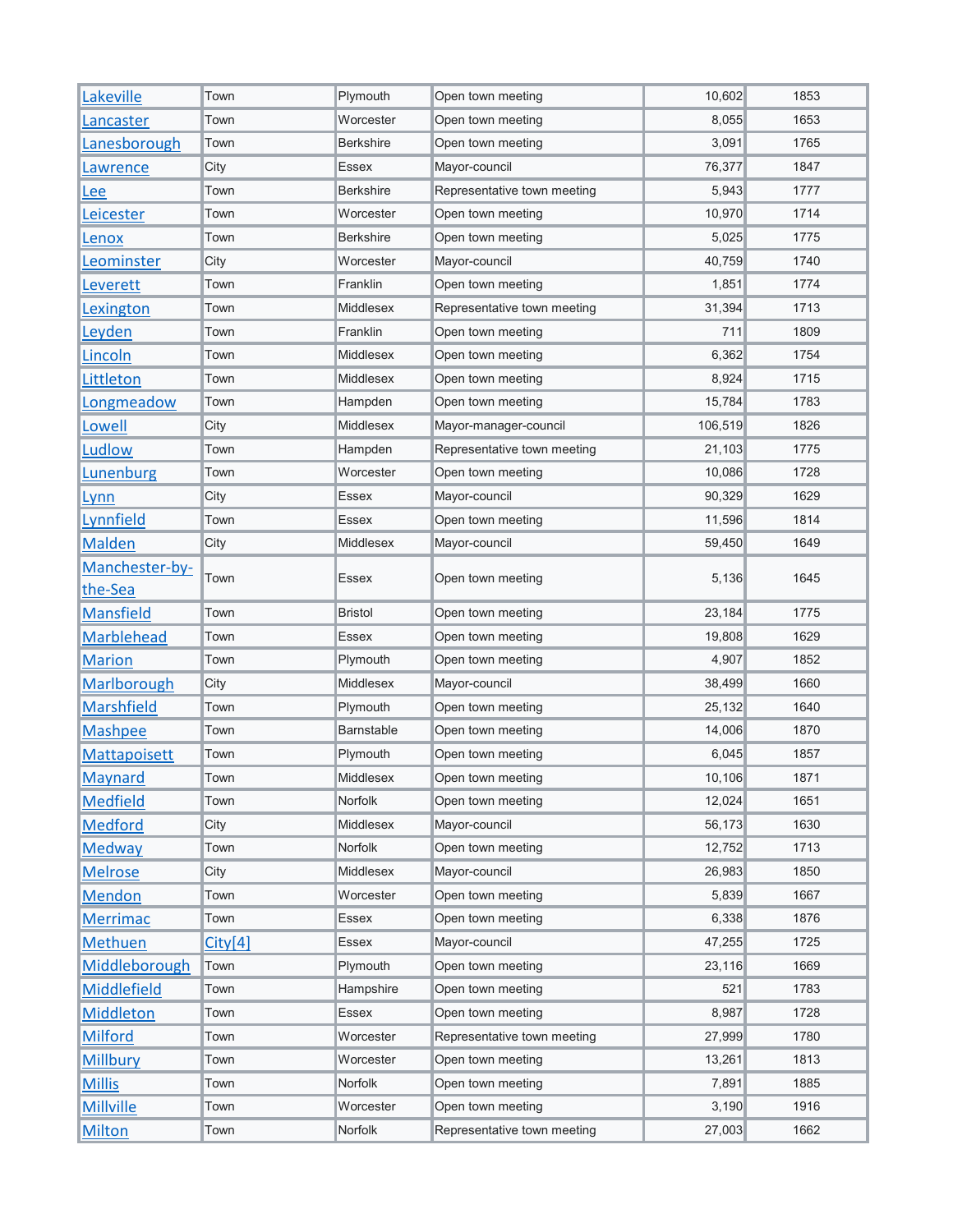| <b>Monroe</b>                       | Town    | Franklin         | Open town meeting           | 121    | 1822 |
|-------------------------------------|---------|------------------|-----------------------------|--------|------|
| <b>Monson</b>                       | Town    | Hampden          | Open town meeting           | 8,560  | 1775 |
| <b>Montague</b>                     | Town    | Franklin         | Representative town meeting | 8,437  | 1775 |
| <b>Monterey</b>                     | Town    | <b>Berkshire</b> | Open town meeting           | 961    | 1847 |
| <b>Montgomery</b>                   | Town    | Hampden          | Open town meeting           | 838    | 1780 |
| <b>Mount</b><br>Washington          | Town    | <b>Berkshire</b> | Open town meeting           | 167    | 1779 |
| <b>Nahant</b>                       | Town    | Essex            | Open town meeting           | 3,410  | 1853 |
| Nantucket                           | Town    | Nantucket        | Open town meeting           | 10,172 | 1671 |
| <b>Natick</b>                       | Town    | Middlesex        | Representative town meeting | 33,006 | 1781 |
| <b>Needham</b>                      | Town    | <b>Norfolk</b>   | Representative town meeting | 28,886 | 1711 |
| <b>New Ashford</b>                  | Town    | <b>Berkshire</b> | Open town meeting           | 228    | 1835 |
| <b>New Bedford</b>                  | City    | <b>Bristol</b>   | Mayor-council               | 95,072 | 1787 |
| <b>New Braintree</b>                | Town    | Worcester        | Open town meeting           | 999    | 1775 |
| <b>New</b><br><b>Marlborough</b>    | Town    | <b>Berkshire</b> | Open town meeting           | 1,509  | 1775 |
| <b>New Salem</b>                    | Town    | Franklin         | Open town meeting           | 990    | 1775 |
| <b>Newbury</b>                      | Town    | Essex            | Open town meeting           | 6,666  | 1635 |
| Newburyport                         | City    | Essex            | Mayor-council               | 17,416 | 1764 |
| <b>Newton</b>                       | City    | Middlesex        | Mayor-council[7]            | 85,146 | 1688 |
| <b>Norfolk</b>                      | Town    | <b>Norfolk</b>   | Open town meeting           | 11,227 | 1870 |
| <b>North Adams</b>                  | City    | <b>Berkshire</b> | Mayor-council               | 13,708 | 1878 |
| <b>North Andover</b>                | Town    | Essex            | Open town meeting           | 28,352 | 1855 |
| <b>North</b><br><b>Attleborough</b> | City    | <b>Bristol</b>   | Manager-council             | 28,712 | 1887 |
| North Brookfield Town               |         | Worcester        | Open town meeting           | 4,680  | 1812 |
| <b>North Reading</b>                | Town    | <b>Middlesex</b> | Open town meeting           | 14,892 | 1853 |
| Northampton                         | City    | Hampshire        | Mayor-council               | 28,549 | 1656 |
| Northborough                        | Town    | Worcester        | Open town meeting           | 14,155 | 1775 |
| Northbridge                         | Town    | Worcester        | Open town meeting           | 15,707 | 1775 |
| <b>Northfield</b>                   | Town    | Franklin         | Open town meeting           | 3,032  | 1723 |
| <b>Norton</b>                       | Town    | <b>Bristol</b>   | Open town meeting           | 19,031 | 1711 |
| <b>Norwell</b>                      | Town    | Plymouth         | Open town meeting           | 10,506 | 1849 |
| Norwood                             | Town    | Norfolk          | Representative town meeting | 28,602 | 1872 |
| <b>Oak Bluffs</b>                   | Town    | <b>Dukes</b>     | Open town meeting           | 4,527  | 1880 |
| Oakham                              | Town    | Worcester        | Open town meeting           | 1,902  | 1775 |
| Orange                              | Town    | Franklin         | Open town meeting           | 7,839  | 1810 |
| <b>Orleans</b>                      | Town    | Barnstable       | Open town meeting           | 5,890  | 1797 |
| Otis                                | Town    | <b>Berkshire</b> | Open town meeting           | 1,612  | 1773 |
| <b>Oxford</b>                       | Town    | Worcester        | Open town meeting           | 13,709 | 1713 |
| Palmer                              | City[4] | Hampden          | Council-manager             | 12,140 | 1775 |
| Paxton                              | Town    | Worcester        | Open town meeting           | 4,806  | 1775 |
| Peabody                             | City    | Essex            | Mayor-council               | 51,251 | 1868 |
| <b>Pelham</b>                       | Town    | Hampshire        | Open town meeting           | 1,321  | 1743 |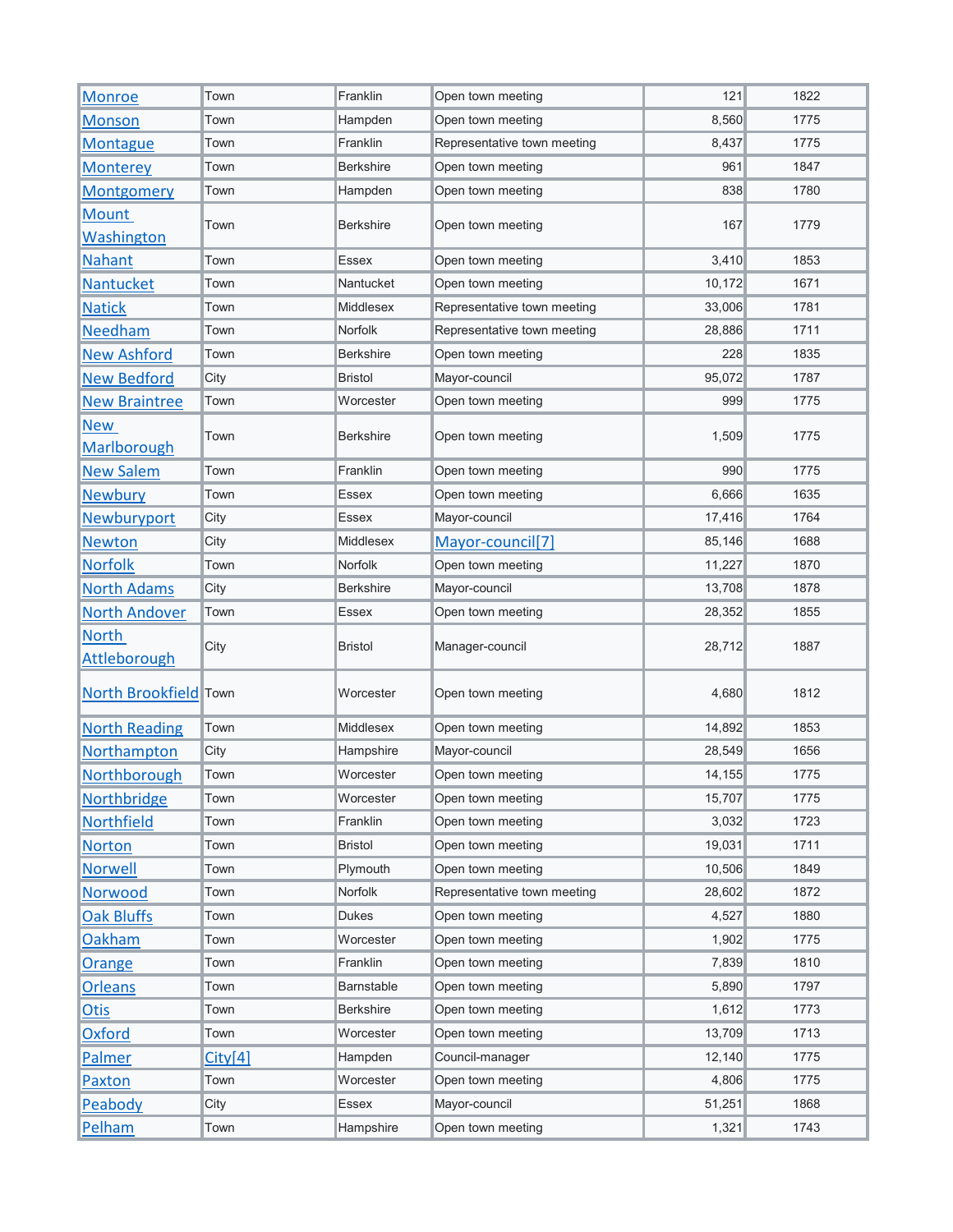| Pembroke            | Town    | Plymouth         | Open town meeting           | 17,837 | 1712 |
|---------------------|---------|------------------|-----------------------------|--------|------|
| Pepperell           | Town    | Middlesex        | Open town meeting           | 11,497 | 1775 |
| Peru                | Town    | <b>Berkshire</b> | Open town meeting           | 847    | 1771 |
| Petersham           | Town    | Worcester        | Open town meeting           | 1,234  | 1754 |
| Phillipston         | Town    | Worcester        | Open town meeting           | 1,682  | 1786 |
| <b>Pittsfield</b>   | City    | <b>Berkshire</b> | Mayor-council               | 44,737 | 1761 |
| Plainfield          | Town    | Hampshire        | Open town meeting           | 648    | 1807 |
| Plainville          | Town    | Norfolk          | Open town meeting           | 8,264  | 1905 |
| Plymouth            | Town    | Plymouth         | Representative town meeting | 56,468 | 1620 |
| Plympton            | Town    | Plymouth         | Open town meeting           | 2,820  | 1707 |
| Princeton           | Town    | Worcester        | Open town meeting           | 3,413  | 1771 |
| Provincetown        | Town    | Barnstable       | Open town meeting           | 2,942  | 1727 |
| Quincy              | City    | Norfolk          | Mayor-council               | 92,271 | 1792 |
| Randolph            | City[4] | Norfolk          | Council-manager             | 32,112 | 1793 |
| Raynham             | Town    | <b>Bristol</b>   | Open town meeting           | 13,383 | 1731 |
| Reading             | Town    | Middlesex        | Representative town meeting | 24,747 | 1644 |
| Rehoboth            | Town    | <b>Bristol</b>   | Open town meeting           | 11,608 | 1645 |
| <b>Revere</b>       | City    | Suffolk          | Mayor-council               | 51,755 | 1846 |
| <b>Richmond</b>     | Town    | Berkshire        | Open town meeting           | 1,475  | 1765 |
| Rochester           | Town    | Plymouth         | Open town meeting           | 5,232  | 1686 |
| <b>Rockland</b>     | Town    | Plymouth         | Open town meeting           | 17,489 | 1874 |
| Rockport            | Town    | Essex            | Open town meeting           | 6,952  | 1840 |
| Rowe                | Town    | Franklin         | Open town meeting           | 393    | 1785 |
| Rowley              | Town    | Essex            | Open town meeting           | 5,856  | 1639 |
| Royalston           | Town    | Worcester        | Open town meeting           | 1,258  | 1765 |
| <b>Russell</b>      | Town    | Hampden          | Open town meeting           | 1,775  | 1792 |
| <b>Rutland</b>      | Town    | Worcester        | Open town meeting           | 7,973  | 1713 |
| Salem               | City    | Essex            | Mayor-council               | 41,340 | 1626 |
| Salisbury           | Town    | <b>Essex</b>     | Open town meeting           | 8,283  | 1639 |
| <b>Sandisfield</b>  | Town    | Berkshire        | Open town meeting           | 915    | 1762 |
| Sandwich            | Town    | Barnstable       | Open town meeting           | 20,675 | 1638 |
| <b>Saugus</b>       | Town    | Essex            | Representative town meeting | 26,628 | 1815 |
| Savoy               | Town    | <b>Berkshire</b> | Open town meeting           | 692    | 1797 |
| <b>Scituate</b>     | Town    | Plymouth         | Open town meeting           | 18,133 | 1636 |
| <b>Seekonk</b>      | Town    | <b>Bristol</b>   | Open town meeting           | 13,722 | 1812 |
| <b>Sharon</b>       | Town    | Norfolk          | Open town meeting           | 17,612 | 1775 |
| <b>Sheffield</b>    | Town    | <b>Berkshire</b> | Open town meeting           | 3,257  | 1733 |
| <b>Shelburne</b>    | Town    | Franklin         | Open town meeting           | 1,893  | 1775 |
| <b>Sherborn</b>     | Town    | Middlesex        | Open town meeting           | 4,119  | 1674 |
| <b>Shirley</b>      | Town    | Middlesex        | Open town meeting           | 7,211  | 1775 |
| <b>Shrewsbury</b>   | Town    | Worcester        | Representative town meeting | 35,608 | 1727 |
| Shutesbury          | Town    | Franklin         | Open town meeting           | 1,771  | 1761 |
| Somerset            | Town    | Bristol          | Open town meeting           | 18,165 | 1790 |
| Somerville          | City    | Middlesex        | Mayor-council               | 75,754 | 1842 |
| <b>South Hadley</b> | Town    | Hampshire        | Representative town meeting | 17,514 | 1775 |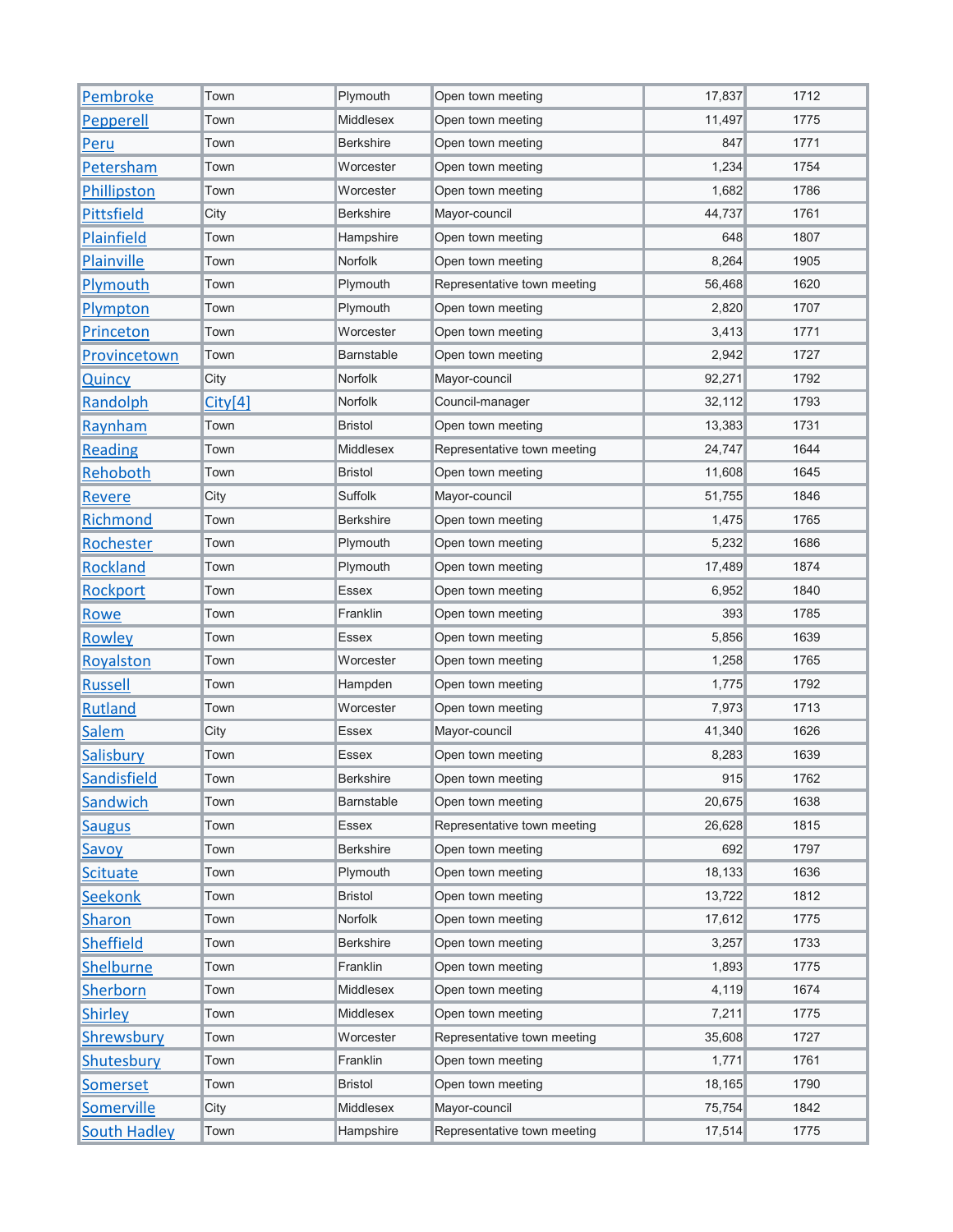| Southampton         | Town    | Hampshire        | Open town meeting           | 5,792   | 1775 |
|---------------------|---------|------------------|-----------------------------|---------|------|
| Southborough        | Town    | Worcester        | Open town meeting           | 9,767   | 1727 |
| Southbridge         | City[4] | Worcester        | Council-manager             | 16,719  | 1816 |
| <b>Southwick</b>    | Town    | Hampden          | Open town meeting           | 9,502   | 1775 |
| <b>Spencer</b>      | Town    | Worcester        | Open town meeting           | 11,688  | 1775 |
| Springfield         | City    | Hampden          | Mayor-council               | 153,060 | 1636 |
| <b>Sterling</b>     | Town    | Worcester        | Open town meeting           | 7,808   | 1781 |
| <b>Stockbridge</b>  | Town    | <b>Berkshire</b> | Open town meeting           | 1,947   | 1739 |
| Stoneham            | Town    | Middlesex        | Open town meeting           | 21,437  | 1725 |
| Stoughton           | Town    | Norfolk          | Representative town meeting | 26,962  | 1726 |
| <b>Stow</b>         | Town    | <b>Middlesex</b> | Open town meeting           | 6,590   | 1683 |
| <b>Sturbridge</b>   | Town    | Worcester        | Open town meeting           | 9,268   | 1738 |
| <b>Sudbury</b>      | Town    | Middlesex        | Open town meeting           | 17,659  | 1639 |
| <b>Sunderland</b>   | Town    | Franklin         | Open town meeting           | 3,684   | 1714 |
| <b>Sutton</b>       | Town    | Worcester        | Open town meeting           | 8,963   | 1714 |
| Swampscott          | Town    | Essex            | Representative town meeting | 13,787  | 1852 |
| Swansea             | Town    | <b>Bristol</b>   | Open town meeting           | 15,865  | 1667 |
| Taunton             | City    | <b>Bristol</b>   | Mayor-council               | 55,874  | 1639 |
| <b>Templeton</b>    | Town    | Worcester        | Open town meeting           | 8,013   | 1762 |
| <b>Tewksbury</b>    | Town    | Middlesex        | Open town meeting           | 28,961  | 1734 |
| <b>Tisbury</b>      | Town    | <b>Dukes</b>     | Open town meeting           | 3,949   | 1671 |
| <b>Tolland</b>      | Town    | Hampden          | Open town meeting           | 485     | 1810 |
| <b>Topsfield</b>    | Town    | <b>Essex</b>     | Open town meeting           | 6,085   | 1650 |
| <b>Townsend</b>     | Town    | Middlesex        | Open town meeting           | 8,926   | 1732 |
| <b>Truro</b>        | Town    | Barnstable       | Open town meeting           | 2,003   | 1709 |
| <b>Tyngsborough</b> | Town    | Middlesex        | Open town meeting           | 11,292  | 1809 |
| <b>Tyringham</b>    | Town    | <b>Berkshire</b> | Open town meeting           | 327     | 1762 |
| Upton               | Town    | Worcester        | Open town meeting           | 7,542   | 1735 |
| <b>Uxbridge</b>     | Town    | Worcester        | Open town meeting           | 13,457  | 1727 |
| <b>Wakefield</b>    | Town    | Middlesex        | Open town meeting           | 24,932  | 1812 |
| <b>Wales</b>        | Town    | Hampden          | Open town meeting           | 1,838   | 1762 |
| <b>Walpole</b>      | Town    | Norfolk          | Representative town meeting | 24,070  | 1724 |
| <b>Waltham</b>      | City    | Middlesex        | Mayor-council               | 60,632  | 1738 |
| <b>Ware</b>         | Town    | Hampshire        | Open town meeting           | 9,872   | 1775 |
| Wareham             | Town    | Plymouth         | Open town meeting           | 21,822  | 1739 |
| Warren              | Town    | Worcester        | Open town meeting           | 5,135   | 1742 |
| <b>Warwick</b>      | Town    | Franklin         | Open town meeting           | 780     | 1763 |
| Washington          | Town    | Berkshire        | Open town meeting           | 538     | 1777 |
| Watertown           | City[4] | Middlesex        | Council-manager             | 31,915  | 1630 |
| Wayland             | Town    | Middlesex        | Open town meeting           | 12,994  | 1780 |
| Webster             | Town    | Worcester        | Open town meeting           | 16,767  | 1832 |
| <b>Wellesley</b>    | Town    | Norfolk          | Representative town meeting | 27,982  | 1881 |
| Wellfleet           | Town    | Barnstable       | Open town meeting           | 2,750   | 1775 |
| Wendell             | Town    | Franklin         | Open town meeting           | 848     | 1781 |
| Wenham              | Town    | Essex            | Open town meeting           | 4,875   | 1643 |